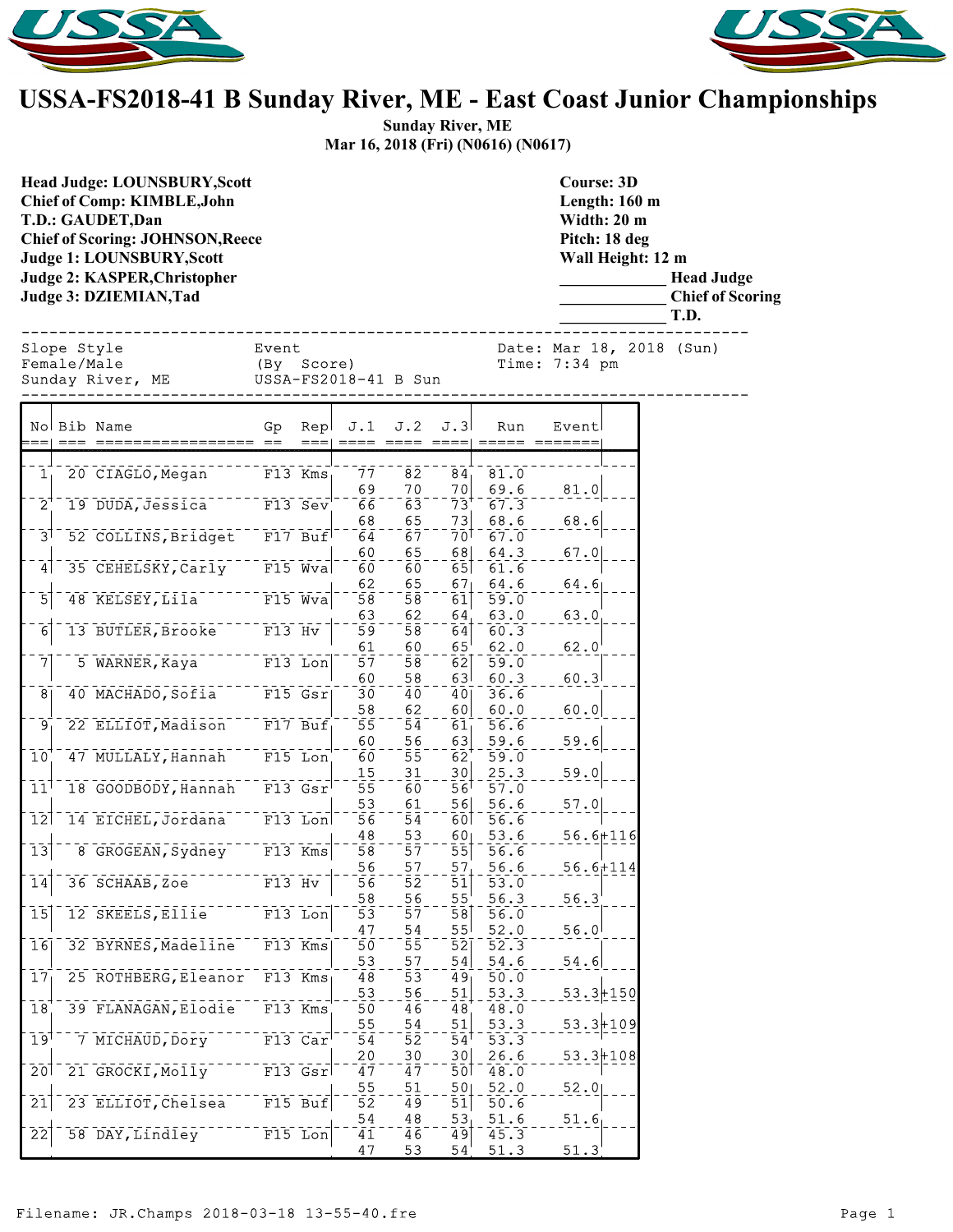Female/Male (By Score) Time: 7:34 pm Sunday River, ME USSA-FS2018-41 B Sun

Slope Style Event Date: Mar 18, 2018 (Sun)

| Nol             | Bib Name                                                                                                                                                                                                                                                                                                                                                                              | Gp       | Rep                  | J.1              | J.2             | J.3                                       | Run           | Event          |  |
|-----------------|---------------------------------------------------------------------------------------------------------------------------------------------------------------------------------------------------------------------------------------------------------------------------------------------------------------------------------------------------------------------------------------|----------|----------------------|------------------|-----------------|-------------------------------------------|---------------|----------------|--|
|                 |                                                                                                                                                                                                                                                                                                                                                                                       |          |                      |                  |                 |                                           |               |                |  |
| 23              | 62 VASILKO, Amelia                                                                                                                                                                                                                                                                                                                                                                    |          | F17 Sev              | 49               | $\overline{48}$ | $\overline{53}$                           | 50.0          |                |  |
| $\overline{24}$ | 43 MULCAHY, Gina                                                                                                                                                                                                                                                                                                                                                                      |          | $F13$ Wva            | 17<br>46         | 20<br>45        | 30<br>45                                  | 22.3<br>45.3  | 50.0           |  |
|                 |                                                                                                                                                                                                                                                                                                                                                                                       |          |                      | 50               | 46              | 48                                        | 48.0          | 48.0           |  |
| $\overline{25}$ | 1 GLOGOWSKI, Amelia                                                                                                                                                                                                                                                                                                                                                                   |          | $F13$ Buf            | 42               | 44              | 52                                        | 46.0          |                |  |
|                 |                                                                                                                                                                                                                                                                                                                                                                                       |          |                      | 43               | 46              | 54                                        | 47.6          | 47.6           |  |
| 26              | 46 HOLMES, Paige                                                                                                                                                                                                                                                                                                                                                                      |          | $F15$ Wva            | 48               | 42              | 44                                        | 44.6          |                |  |
|                 |                                                                                                                                                                                                                                                                                                                                                                                       |          |                      | 49               | 43              | 46                                        | 46.0          | 46.0           |  |
| 27              | 29 HENRICH, Anneliese F13 Buf                                                                                                                                                                                                                                                                                                                                                         |          |                      | 27               | 31              | $\overline{31}$                           | 29.6          |                |  |
|                 |                                                                                                                                                                                                                                                                                                                                                                                       |          |                      | 43               | 43              | 48 <sub>1</sub>                           | 44.6          | 44.6           |  |
| $\overline{28}$ | 9 BARNUM, Sarah                                                                                                                                                                                                                                                                                                                                                                       | $F13$ Hv |                      | $\overline{42}$  | 40              | 44                                        | 42.0          |                |  |
|                 |                                                                                                                                                                                                                                                                                                                                                                                       |          |                      | 44               | 43              | 45                                        | 44.0          | 44.0           |  |
| $\overline{29}$ | 28 MORSE, Toril                                                                                                                                                                                                                                                                                                                                                                       |          | $F15$ Wva            | зō               | 30              | $\bar{2}\bar{5}$                          | 28.3          |                |  |
| 30              | 27 HOOKER, Drew                                                                                                                                                                                                                                                                                                                                                                       |          | $F15$ Sev            | 22<br>20         | 16<br>25        | 25<br>$\overline{25}$                     | 21.0<br>23.3  | $28.3^{\circ}$ |  |
|                 |                                                                                                                                                                                                                                                                                                                                                                                       |          |                      | 13               | 20              | 30 <sup>1</sup>                           | 21.0          | 23.3           |  |
|                 |                                                                                                                                                                                                                                                                                                                                                                                       |          |                      |                  |                 |                                           |               |                |  |
|                 | $1$ $115$ LYNCH, Owen                                                                                                                                                                                                                                                                                                                                                                 |          | $M15$ $Gsr$          | 90               | 95              | 92                                        | 92.3          |                |  |
|                 |                                                                                                                                                                                                                                                                                                                                                                                       |          |                      | 30               | 40              | 30 <sub>1</sub>                           | 33.3          | 92.3           |  |
|                 | 152 COLLINS, Liam                                                                                                                                                                                                                                                                                                                                                                     |          | $M17$ Buf            | 86               | 86              | $\overline{88}$                           | 86.6          |                |  |
|                 |                                                                                                                                                                                                                                                                                                                                                                                       |          |                      | 37               | 40              | 40                                        | 39.0          | 86.6           |  |
| 3               | 127 JONES, Durham                                                                                                                                                                                                                                                                                                                                                                     |          | $M13$ Spe            | 83               | 83              | $\overline{82}$                           | 82.6          |                |  |
|                 |                                                                                                                                                                                                                                                                                                                                                                                       |          |                      | 87               | 86              | $86^{\circ}$                              | 86.3          | 86.3           |  |
| 4               | 90 EGAN, Jack                                                                                                                                                                                                                                                                                                                                                                         |          | $M13$ Car            | 80               | 79              | 80                                        | 79.6          |                |  |
| 5 <sub>1</sub>  | 67 GREENE, Davin                                                                                                                                                                                                                                                                                                                                                                      |          | $\overline{M15}$ Hun | 86<br>77         | 81<br>79        | 85<br>84 <sub>1</sub>                     | 84.0<br>80.0  | 84.0           |  |
|                 |                                                                                                                                                                                                                                                                                                                                                                                       |          |                      | 81               | 83              | 85                                        | 83.0          | $83.0 + 168$   |  |
|                 | 6 103 MARAVELL, Dante                                                                                                                                                                                                                                                                                                                                                                 |          | $M13$ $Gsr$          | 82               | 82              | $\overline{85}$                           | 83.0          |                |  |
|                 |                                                                                                                                                                                                                                                                                                                                                                                       |          |                      | 70               | 66              | 64                                        | 66.6          | $83.0 + 167$   |  |
|                 | 7 153 ROPER, Colin                                                                                                                                                                                                                                                                                                                                                                    |          | $M15$ $Wva$          | 78               | 80              | $\bar{7}\bar{5}$                          | 77.6          |                |  |
|                 |                                                                                                                                                                                                                                                                                                                                                                                       |          |                      | 81               | 81              | 79                                        | 80.3          | 80.3           |  |
|                 | 8 132 BLAIR, Henry                                                                                                                                                                                                                                                                                                                                                                    |          | $M15$ $Gsr$          | ĪŹ               | 74              | 78⊺                                       | 74.6          |                |  |
|                 |                                                                                                                                                                                                                                                                                                                                                                                       |          |                      | 76               | 82              | 82                                        | 80.0          | 80.0           |  |
| g               | $\frac{1}{100} - \frac{1}{100} = \frac{1}{100} = \frac{1}{100} = \frac{1}{100} = \frac{1}{100} = \frac{1}{100} = \frac{1}{100} = \frac{1}{100} = \frac{1}{100} = \frac{1}{100} = \frac{1}{100} = \frac{1}{100} = \frac{1}{100} = \frac{1}{100} = \frac{1}{100} = \frac{1}{100} = \frac{1}{100} = \frac{1}{100} = \frac{1}{100} = \frac{1}{100} = \frac{1}{100} =$<br>91 HIKMATE, Bram |          |                      | 79               | 78              | $\overline{80}$                           | 79.0          |                |  |
| $\overline{10}$ |                                                                                                                                                                                                                                                                                                                                                                                       |          |                      | 40               | 40              | 40 <sub>1</sub>                           | 40.0          | 79.0           |  |
|                 | 100 DAMORE, Trae                                                                                                                                                                                                                                                                                                                                                                      |          | $M13$ Kms            | 70               | 68              | 72<br>75                                  | 70.0          |                |  |
| 11              | 129 BAVARO, Gaetano To M13 Wya                                                                                                                                                                                                                                                                                                                                                        |          |                      | 72<br>72         | 78<br>79        | 71                                        | 75.0<br>74.0  | 75.0           |  |
|                 |                                                                                                                                                                                                                                                                                                                                                                                       |          |                      | 18               | 30              | 30 <sup>1</sup>                           | 26.0          | $74.0^{\circ}$ |  |
| $\overline{12}$ | 84 BARRETT, Oliver                                                                                                                                                                                                                                                                                                                                                                    |          | $M13$ $Gsr$          | 70               | 75              | 72                                        | 72.3          |                |  |
|                 |                                                                                                                                                                                                                                                                                                                                                                                       |          |                      | 70               | 70              | 65                                        | 68.3          | 72.3           |  |
|                 | $13$   $119$ JAMIESON, Ryan                                                                                                                                                                                                                                                                                                                                                           |          | $M13$ Kms            | $\bar{6}\bar{1}$ | $\bar{6}9$      | 68                                        | 66.0          |                |  |
|                 |                                                                                                                                                                                                                                                                                                                                                                                       |          |                      | 63               | 74              | 78                                        | 71.6          | 71.6           |  |
| 14 <sub>1</sub> | 96 CROOKER, Jared                                                                                                                                                                                                                                                                                                                                                                     |          | M17 Cro              | 69               | 67              | 70 <sub>1</sub>                           | 68.6          |                |  |
|                 |                                                                                                                                                                                                                                                                                                                                                                                       |          |                      | 73               | 67              | 70                                        | 70.0          | 70.0           |  |
|                 | 15 140 FOURNIER, Elijah                                                                                                                                                                                                                                                                                                                                                               |          | M15 Car              | 68               | 68              | 70                                        | 68.6          |                |  |
|                 |                                                                                                                                                                                                                                                                                                                                                                                       |          |                      | -1<br>$=$        | $=$             | $=$                                       | $-0.3$<br>dns | 68.6           |  |
| 16              | 78 CHRISTIAN, James                                                                                                                                                                                                                                                                                                                                                                   |          | M15 Wva              | 52               | 52              | 54                                        | 52.6          |                |  |
|                 |                                                                                                                                                                                                                                                                                                                                                                                       |          |                      | 66               | 71              | 68                                        | 68.3          | $68.3 + 139$   |  |
|                 | 17 121 ARKOWITZ, Jacob                                                                                                                                                                                                                                                                                                                                                                |          | $\overline{M17}$ Gsr | 68               | 67              | 70 <sub>1</sub>                           | 68.3          |                |  |
|                 |                                                                                                                                                                                                                                                                                                                                                                                       |          |                      | 24               | 40              | 30                                        | 31.3          | $68.3 + 138$   |  |
| 18              | 74 IANCHULEV, Alexand M13 Wva                                                                                                                                                                                                                                                                                                                                                         |          |                      | 62               | 63              | 61                                        | 62.0          |                |  |
|                 |                                                                                                                                                                                                                                                                                                                                                                                       |          |                      | 68               | 64              | 70                                        | 67.3          | 67.3           |  |
|                 | 19 112 DUDA, Tyler                                                                                                                                                                                                                                                                                                                                                                    |          | $M15$ Sev            | 64               | 64              | 70'                                       | 66.0          |                |  |
|                 |                                                                                                                                                                                                                                                                                                                                                                                       |          |                      | 59               | 65              | 7이                                        | 64.6          | 66.0           |  |
|                 | 20 106 SMITH, Caiden                                                                                                                                                                                                                                                                                                                                                                  |          | $M15$ Lon            | 15               | 10              | $25$ <sup><math>\overline{ }</math></sup> | 16.6          |                |  |
| $\overline{21}$ | 83 BLAKEMAN, Noah                                                                                                                                                                                                                                                                                                                                                                     |          | $M13$ Wva            | 71<br>59         | 64<br>60        | 621<br>66                                 | 65.6<br>61.6  | 65.6           |  |
|                 |                                                                                                                                                                                                                                                                                                                                                                                       |          |                      | 61               | 63              | 67                                        | 63.6          | 63.6           |  |
|                 | 221700 MAHADY, Luke                                                                                                                                                                                                                                                                                                                                                                   |          | $M13$ Lon            | 5ō               | 56              | $\overline{52}$                           | 52.6          |                |  |
|                 |                                                                                                                                                                                                                                                                                                                                                                                       |          |                      | 60               | 68              | 62                                        | 63.3          | 63.3           |  |
|                 | 23 118 ROCKENSUESS, Jude                                                                                                                                                                                                                                                                                                                                                              |          | M17 Buf              | 66               | 60              | 63                                        | 63.0          |                |  |
|                 |                                                                                                                                                                                                                                                                                                                                                                                       |          |                      | 55               | 54              | 65 <sup>1</sup>                           | 58.0          | $63.0^{1}$     |  |